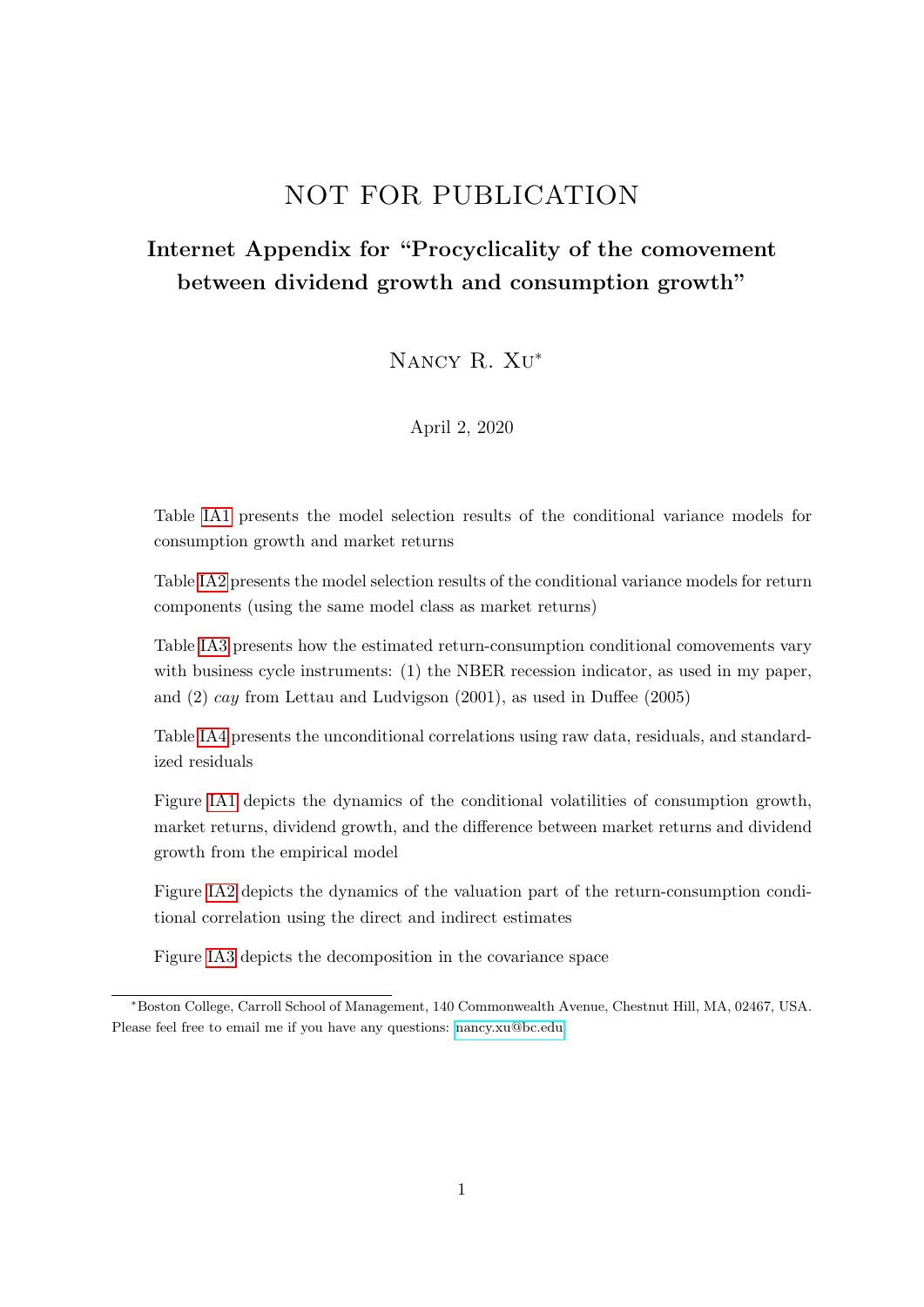## Table IA1: Conditional Variance Models for Consumption Growth and Market Returns.

This table presents the model selection results of the conditional variance models for consumption growth and market returns. Denote  $\tilde{\epsilon}_{t+1}$  as the residual and  $h_t$  as its conditional variance. "Unconditional- $q_t$ ": The first model assumes that the residuals follow a conditional Gaussian distribution,  $\tilde{\epsilon}_{t+1} \sim N(0, h_t)$ , and the conditional variance  $h_t$  is a two-state process,

$$
h_t = \overline{h} (1 + q_t), \qquad \qquad \text{(eq: IA1)}
$$

<span id="page-1-0"></span>
$$
q_t = \nu SNBER_t, \tag{eq: IA2}
$$

where  $\overline{h}$  denotes the pre-determined unconditional variance;  $q_t$  is a cyclical variable and is modeled as a multiple of the standardized NBER recession indicator;  $\nu$  is an unknown parameter. "GARCH- $q_t$ ", "GED-GARCH- $q_t$ ": The second and third conditional variance models introduce this cyclical component into a generalized autoregressive conditional heteroskedastic process as its long-run mean " $\overline{h} (1 + q_t)$ ":

$$
h_t = \overline{h} \left( 1 + q_t \right) + \alpha \left[ \overline{\epsilon}_t^2 - \overline{h} \left( 1 + q_{t-1} \right) \right] + \beta \left[ h_{t-1} - \overline{h} \left( 1 + q_{t-1} \right) \right], \tag{eq: IA3}
$$

where  $\alpha + \beta < 1$ ,  $\alpha > 0$ ,  $\beta > 0$ ;  $q_t$  is modeled similarly. The second model assumes a conditional Gaussian distribution, while the third model assumes a symmetric leptokurtic conditional generalized error distribution (GED) with an unknown shape parameter  $\tau$ . "BEGE-GARCH- $q_t$ ": The fourth model is in the same class of the "Bad Environment-Good Environment" (BEGE) model by Bekaert, Engstrom, and Ermolov (2015). The residuals follow a composite distribution of two centered gamma shocks that independently and separately govern the left- and right-tail behaviors. The composite residual is assumed as  $\tilde{\epsilon}_{t+1} = \sigma_{hp} \tilde{\omega}_{hp,t+1} - \sigma_{hn} \tilde{\omega}_{hn,t+1}$ , where  $\tilde{\omega}_{hp,t+1} \sim \tilde{\Gamma}(h p_t, 1), \tilde{\omega}_{hn,t+1} \sim \tilde{\Gamma}(h n_t, 1),$  shape parameters  $h p_t > 0$  and  $h n_t > 0$  for all t, and scale parameters  $\sigma_{hp} > 0$  and  $\sigma_{hn} > 0$ . The left- and right-tail shape parameters,  $hn_t$  and  $hp_t$ , are modeled as follows:

$$
hn_{t} = \overline{hn} \left( 1 + q_{t} \right) + \alpha_{hn} \left[ \frac{\tilde{\epsilon}_{t}^{2}}{2\sigma_{hn}^{2}} - \overline{hn} \left( 1 + q_{t-1} \right) \right] + \beta_{hn} \left[ hn_{t-1} - \overline{hn} \left( 1 + q_{t-1} \right) \right],
$$
 (eq: IA4)

$$
hp_t = \overline{hp} \left(1 + q_t\right) + \alpha_{hp} \left[\frac{\tilde{\epsilon}_t^2}{2\sigma_{hp}^2} - \overline{hp} \left(1 + q_{t-1}\right)\right] + \beta_{hp} \left[hp_{t-1} - \overline{hp} \left(1 + q_{t-1}\right)\right],\tag{eq: IA5}
$$

where  $\overline{hn}$  and  $\overline{hp}$  are now unknown parameters because they depend on the value of scale parameters  $\sigma_{hn}$  and  $\sigma_{hp}$ , respectively;  $\alpha_{hn} + \beta_{hn} < 1$ ,  $\alpha_{hp} + \beta_{hp} < 1$ ,  $\alpha_{hn} > 0$ ,  $\alpha_{hp} > 0$ ,  $\beta_{hn} > 0$ ,  $\beta_{hp} > 0$ ;  $q_t$  is modeled similarly. Given the distributional assumption, the total conditional variance is  $h_t = \sigma_{hp}^2 h p_t + \sigma_{hn}^2 h n_t$ . In all four models above, a positive (negative)  $\nu$  estimate indicates that there is a countercyclical (procyclical) slow-moving component in the conditional variance. "Unconditional", "GARCH", "GED-GARCH",

"BEGE-GARCH": The next four models assuming  $\nu = 0$  are also estimated. The estimations for "GARCH", "GARCH- $q_t$ ", "GED-GARCH" and "GED-GARCH- $q_t$ " use variance targeting. The chosen models among the eight models are indicated with "Use", according to the Bayesian information criteria (BIC). The estimates and robust standard errors of the cyclicality parameter  $\nu$  are also reported. Values in bold are statistically different from zero at the 5% significance level. The full parameter estimates of the chosen model are presented in Table 1 of the paper. N=665 months (1959/02∼2014/06).

| Panel A. Consumption Growth |               |                 |            |            |        |           | Choice |
|-----------------------------|---------------|-----------------|------------|------------|--------|-----------|--------|
|                             | Loglikelihood | Nparams         | AIC        | BIC.       | $\nu$  | $SE(\nu)$ |        |
| Unconditional               | 2884.42       | 1               | -5766.84   | -5762.34   |        |           |        |
| GARCH                       | 2911.44       | $\overline{2}$  | $-5816.87$ | $-5803.37$ |        |           |        |
| GED-GARCH                   | 2913.30       | 3               | -5820.59   | $-5807.10$ |        |           |        |
| BEGE-GARCH                  | 2919.99       | 8               | -5823.99   | -5787.99   |        |           |        |
| Unconditional- $q_t$        | 2885.92       | $\mathbf{1}$    | -5767.84   | $-5758.84$ | 0.1014 | (0.0066)  |        |
| $GARCH-q_t$                 | 2913.14       | 3               | -5820.28   | $-5806.78$ | 0.0270 | (0.0060)  |        |
| GED-GARCH- $q_t$            | 2917.30       | 4               | $-5826.59$ | $-5808.60$ | 0.0428 | (0.0099)  | Use    |
| BEGE-GARCH- $q_t$           | 2925.01       | 9               | -5832.03   | -5791.53   | 0.1462 | (0.0243)  |        |
| Panel B. Market Returns     |               |                 |            |            |        |           |        |
|                             | Loglikelihood | <b>N</b> params | AIC        | BIC-       | $\nu$  | $SE(\nu)$ |        |
| Unconditional               | 1124.50       | 1               | $-2247.01$ | $-2242.51$ |        |           |        |
| GARCH                       | 1145.39       | $\overline{2}$  | $-2286.77$ | $-2277.77$ |        |           |        |
| GED-GARCH                   | 1157.51       | 3               | $-2309.03$ | $-2295.53$ |        |           |        |
| BEGE-GARCH                  | 1174.76       | 8               | $-2333.53$ | $-2297.53$ |        |           |        |
| Unconditional- $q_t$        | 1148.47       | $\mathbf{1}$    | $-2294.95$ | $-2290.45$ | 0.4691 | (0.0873)  |        |
| $GARCH-q_t$                 | 1157.99       | 3               | 22309.98   | $-2296.48$ | 0.4445 | (0.0850)  |        |
| GED-GARCH- $q_t$            | 1166.84       | 4               | $-2325.69$ | $-2307.69$ | 0.4391 | (0.0943)  |        |
| BEGE-GARCH- $q_t$           | 1185.44       | 9               | $-2352.88$ | $-2312.38$ | 0.1735 | (0.0274)  | Use    |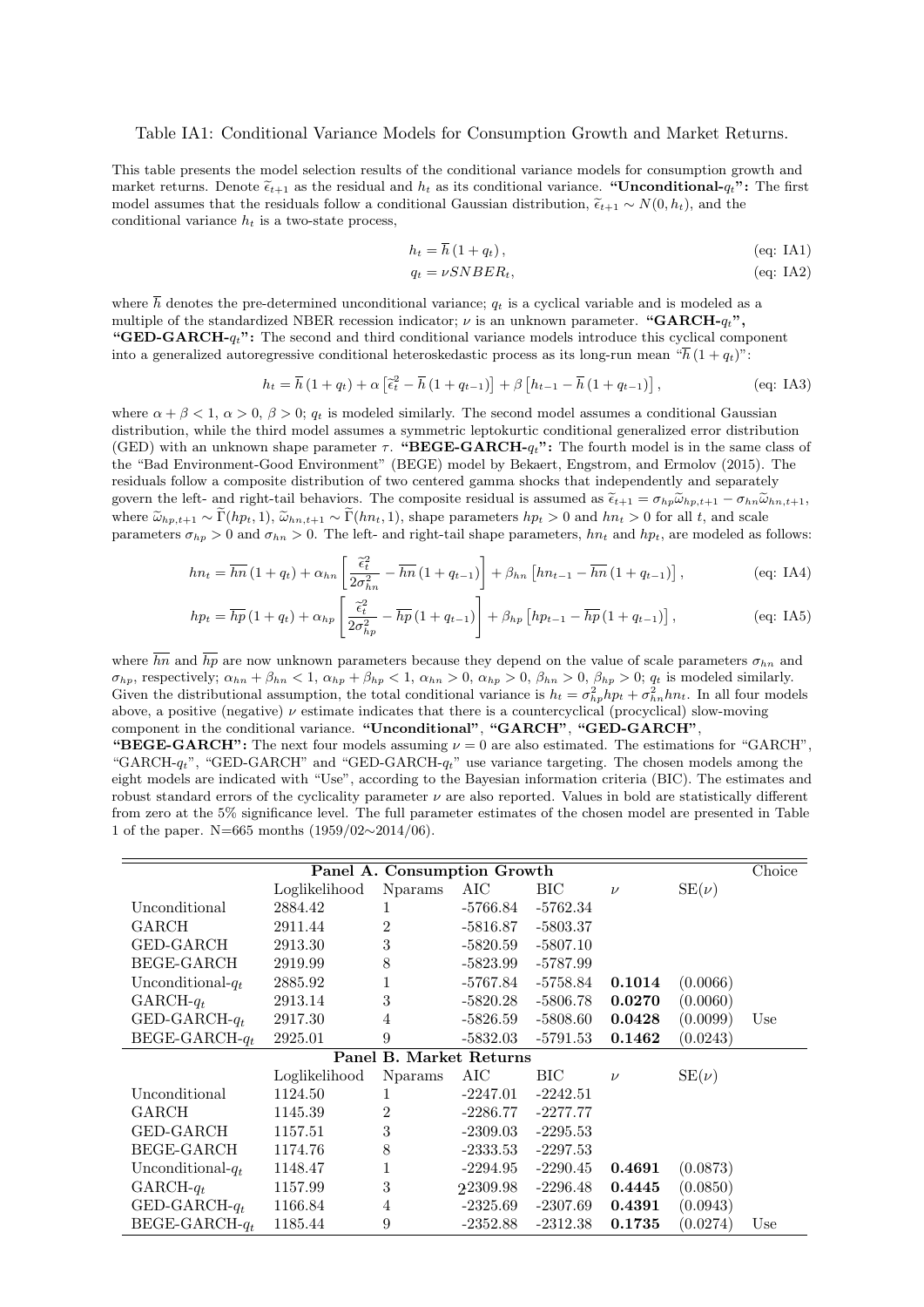## <span id="page-2-0"></span>Table IA2: Conditional Variance Models for Return Components.

This table presents the model selection results of the conditional variance models for return components chosen from the same conditional variance model class of market returns (the BEGE-GARCH framework) to ensure economic consistency. Three models in the BEGE class are considered. "BEGE-GARCH- $q_t$ " is as introduced in Table [IA1](#page-1-0) which allows time-varying shape parameters of both left- and right-tail gamma shocks. "BEGE- $hn_t$ -GARCH- $q_t$ " and "BEGE- $hp_t$ -GARCH- $q_t$ " are two "half" BEGE-GARCH- $q_t$  models with time-varying left-tail and right-tail shape parameters  $hn_t$  and  $hp_t$ , respectively; for instance, with a constant right-tail shape parameter at  $\overline{hp}$ , the conditional variance in BEGE-hn<sub>t</sub>-GARCH- $q_t$  is  $h_t = \sigma_{hp}^2 \overline{hp} + \sigma_{hn}^2 h n_t$ ; similar logic applies to BEGE-hp<sub>t</sub>-GARCH- $q_t$ . The chosen models are indicated with "Use", according to the BIC. The estimates and robust standard errors of the cyclicality parameter  $\nu$  are also reported. Values in bold are statistically different from zero at the 5% significance level. The full parameter estimates of the chosen model are presented in Table 2 of the paper. N=665 months (1959/02∼2014/06).

| Panel A. Dividend Growth               |               |                 |            |            |           |                       | Choice |  |
|----------------------------------------|---------------|-----------------|------------|------------|-----------|-----------------------|--------|--|
|                                        | Loglikelihood | <b>N</b> params | AIC        | BIC        | $\nu$     | $SE(\nu)$             |        |  |
| BEGE-GARCH- $q_t$                      | 2083.01       | 9               | $-4148.02$ | -4107.52   | $-0.1987$ | (0.0788)              |        |  |
| $BEGE-hn_t-GARCH-q_t$                  | 2077.23       |                 | $-4140.45$ | $-4108.95$ | $-0.2059$ | (0.0545)              |        |  |
| $BEGE-hp_t-GARCH-q_t$                  | 2081.13       |                 | $-4148.26$ | -4116.76   | $-0.2093$ | (0.0698)              | Use    |  |
| Panel B. Market Return-Dividend Growth |               |                 |            |            |           |                       |        |  |
|                                        | Loglikelihood | <b>N</b> params | AIC        | BIC        |           | NBER coefficient (SE) |        |  |
| BEGE-GARCH- $q_t$                      | 1165.01       | 9               | $-2312.01$ | $-2271.51$ | 0.1977    | (0.0302)              |        |  |
| $BEGE-hn_t-GARCH-q_t$                  | 1160.20       |                 | $-2306.40$ | $-2274.90$ | 0.2242    | (0.0095)              | Use    |  |
| $BEGE-hp_t-GARCH-q_t$                  | 1152.10       |                 | $-2290.20$ | $-2258.70$ | 0.1926    | (0.0294)              |        |  |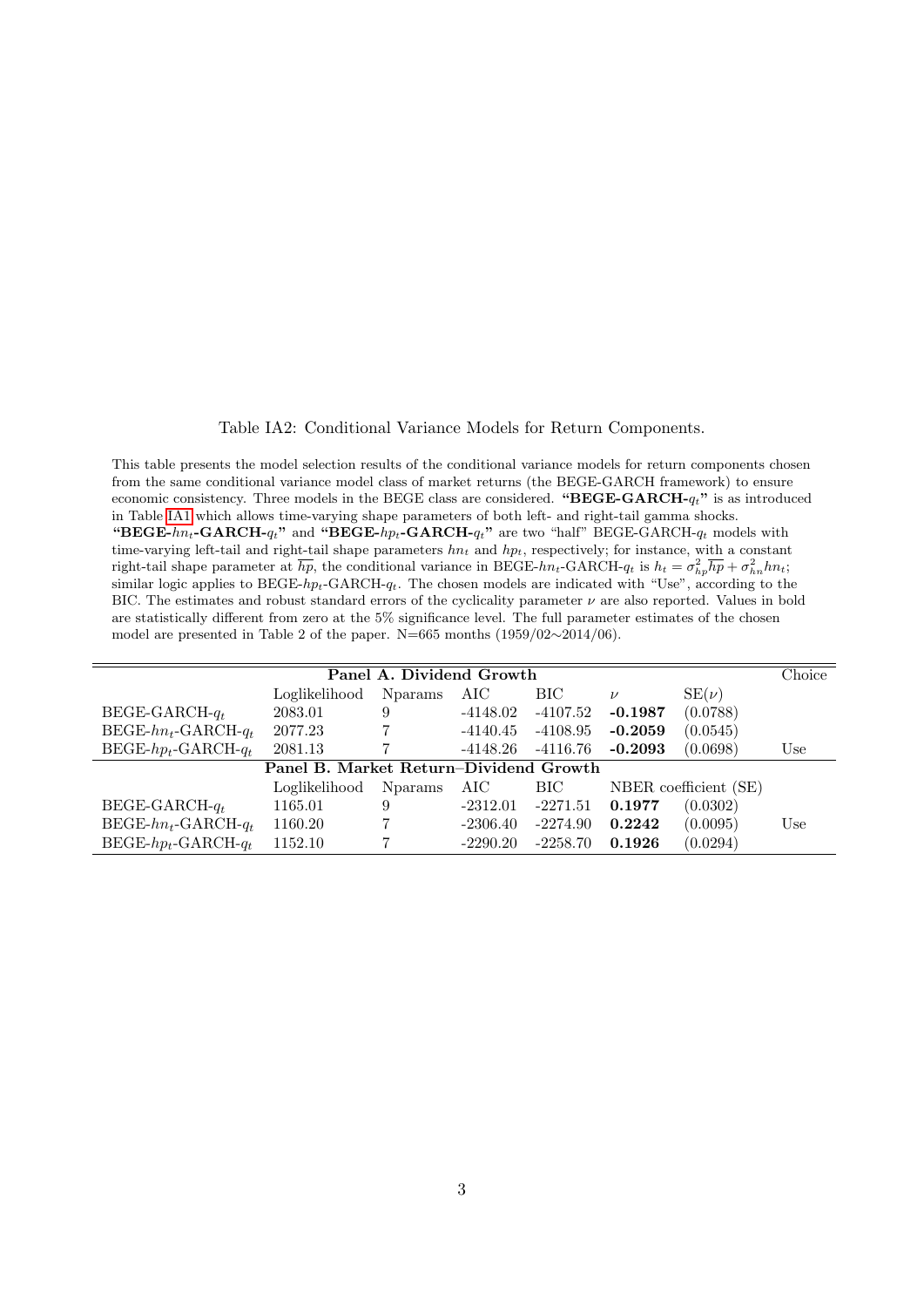<span id="page-3-0"></span>Table IA3: Cyclicality using Various Business Cycle Instruments.

This table presents the correlations between return-consumption conditional comovement estimates and two business cycle indicators: (1) the NBER recession indicator (1=recession; 0=non-recession), and (2) the de-trended  $\widehat{cay}$  from Lettau and Ludvigson (2001). Given that  $\widehat{cay}$  is available at the quarterly frequency, monthly  $\widehat{cay}$  values are obtained using the last quarterly value. Values in bold are statistically different from zero at the 5% significance level; p-values are also reported with square brackets.

|                                  |                                                 | $Corr_t(r_{t+1}^m, \Delta c_{t+1})$ $Cov_t(r_{t+1}^m, \Delta c_{t+1})$ $\beta_t(r_{t+1}^m, \Delta c_{t+1})$ |         |  |  |  |
|----------------------------------|-------------------------------------------------|-------------------------------------------------------------------------------------------------------------|---------|--|--|--|
| Panel A. Sample: 1959/02-2014/06 |                                                 |                                                                                                             |         |  |  |  |
| $(1)$ NBER                       | $-0.32$                                         | $-0.04$                                                                                                     | $-0.05$ |  |  |  |
| p-value:                         | [0.00]                                          | [0.43]                                                                                                      | [0.16]  |  |  |  |
| $(2)$ $\widehat{cay}$            | $-0.13$                                         | $-0.13$                                                                                                     | $-0.08$ |  |  |  |
|                                  | [0.00]                                          | [0.00]                                                                                                      | [0.03]  |  |  |  |
|                                  | Panel B. Sample: 1959/02-2001/12 (Duffee, 2005) |                                                                                                             |         |  |  |  |
| $(1)$ NBER                       | $-0.54$                                         | $-0.32$                                                                                                     | $-0.31$ |  |  |  |
|                                  | [0.00]                                          | [0.00]                                                                                                      | [0.00]  |  |  |  |
| $ca\overline{y}$                 | $-0.50$                                         | $-0.48$                                                                                                     | $-0.54$ |  |  |  |
|                                  | [0.00]                                          | [0.00]                                                                                                      | [0.00]  |  |  |  |

<span id="page-3-1"></span>Table IA4: Unconditional Correlations between Consumption Growth and Market Return Components.

This table presents the unconditional correlations between consumption growth and other variables-of-interest. "Raw data" is described in Section 2.2 of the paper; "Residuals" are obtained by regressing the raw data on a business cycle indicator (NBER recession dummy); "Standardized residuals" are obtained by dividing the residuals with the corresponding conditional volatility estimates. Values in the last row are also used as pre-determined  $\overline{Q}_{12}$ s in Tables 1 and 2 of the paper.

|                        | $r_{t\pm}^m$ .       | $\Delta d_{t+1}$      | $r_{t+1}^m - \Delta d_{t+1}$ |
|------------------------|----------------------|-----------------------|------------------------------|
| Raw data               | 0.1715               | 0.0569 0.1533         |                              |
| Residuals              | 0.1576               | $0.0242 \quad 0.1476$ |                              |
| Standardized residuals | 0.1579 0.0141 0.1489 |                       |                              |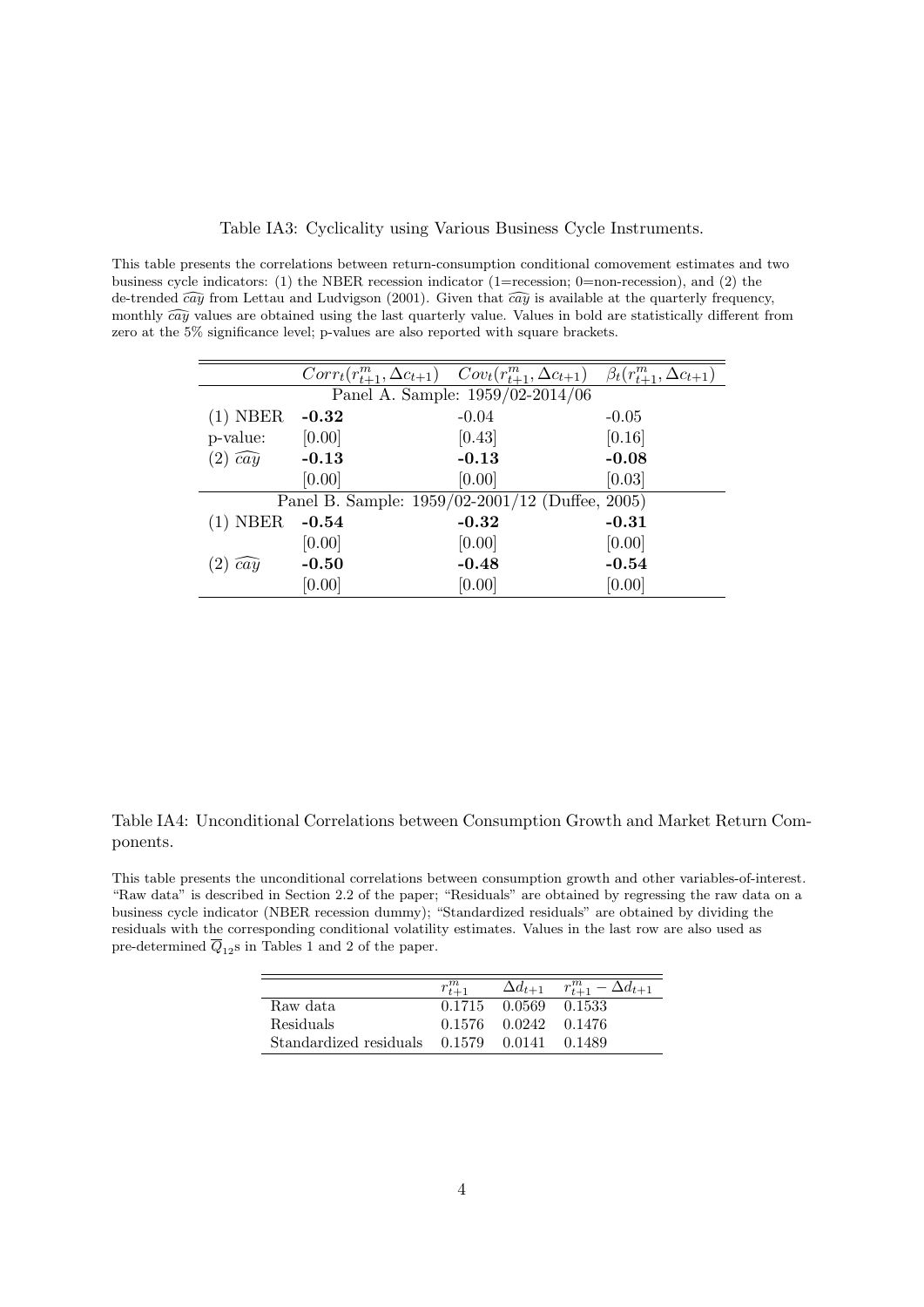

<span id="page-4-0"></span>Figure IA1: Empirical Model: Conditional Volatility Estimates.

From left to right, top to bottom: conditional volatility estimates of consumption growth  $\sigma_t(\Delta c_{t+1}),$ market returns  $\sigma_t(r_{t+1}^m)$ , dividend growth  $\sigma_t(\Delta d_{t+1})$ , and the difference between market returns and dividend growth  $\sigma_t(r_{t+1}^m - \Delta d_{t+1})$ . The chosen conditional variance models are shown in Tables [IA1](#page-1-0) and [IA2](#page-2-0) of this internet appendix. Horizontal lines indicate the unconditional volatilities calculated using residuals. The shaded regions are the NBER recession months from the NBER website.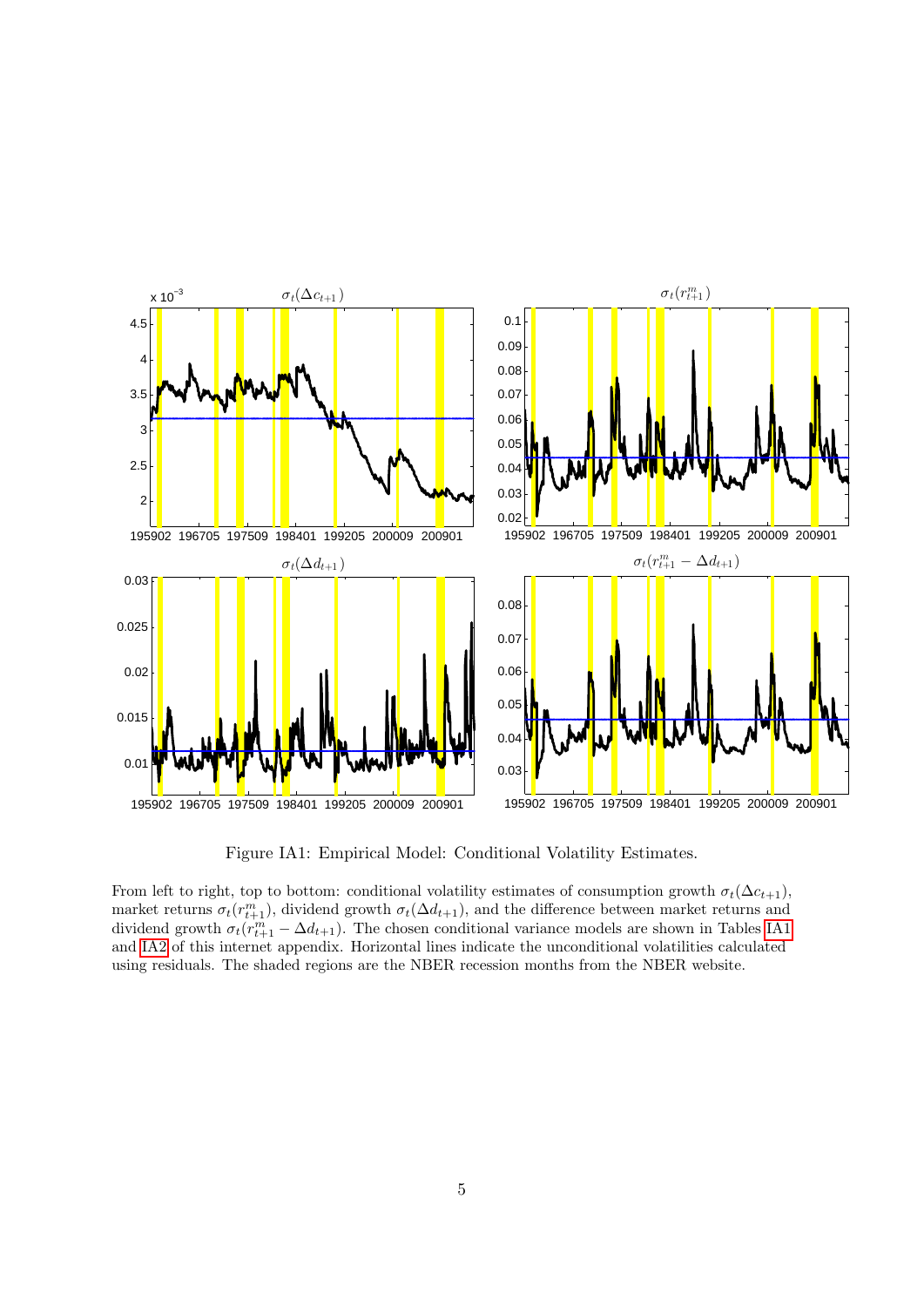

<span id="page-5-0"></span>Figure IA2: Empirical Model: Direct and Indirect Estimates of the Valuation Part of the Return-consumption Conditional Correlation.

Given the identity of Equation (8) of the paper, the direct estimates of the valuation part of the return-consumption conditional correlation are obtained as  $\frac{\sigma_t(r_{t+1}^m - \Delta d_{t+1})}{\sigma_t(\Delta c_{t+1})}Corr_t(r_{t+1}^m - \Delta d_{t+1}, \Delta c_{t+1}),$ while the indirect estimates as obtained as  $Corr_t(r_{t+1}^m, \Delta c_{t+1}) - \frac{\sigma_t(\Delta d_{t+1})}{\sigma_t(\Delta c_{t+1})}Corr_t(\Delta d_{t+1}, \Delta c_{t+1})$ . The indirect estimates are also plotted as the dashed red line in Figure 2 of the paper. The two series are correlated at 0.99. The shaded regions are the NBER recession months from the NBER website.